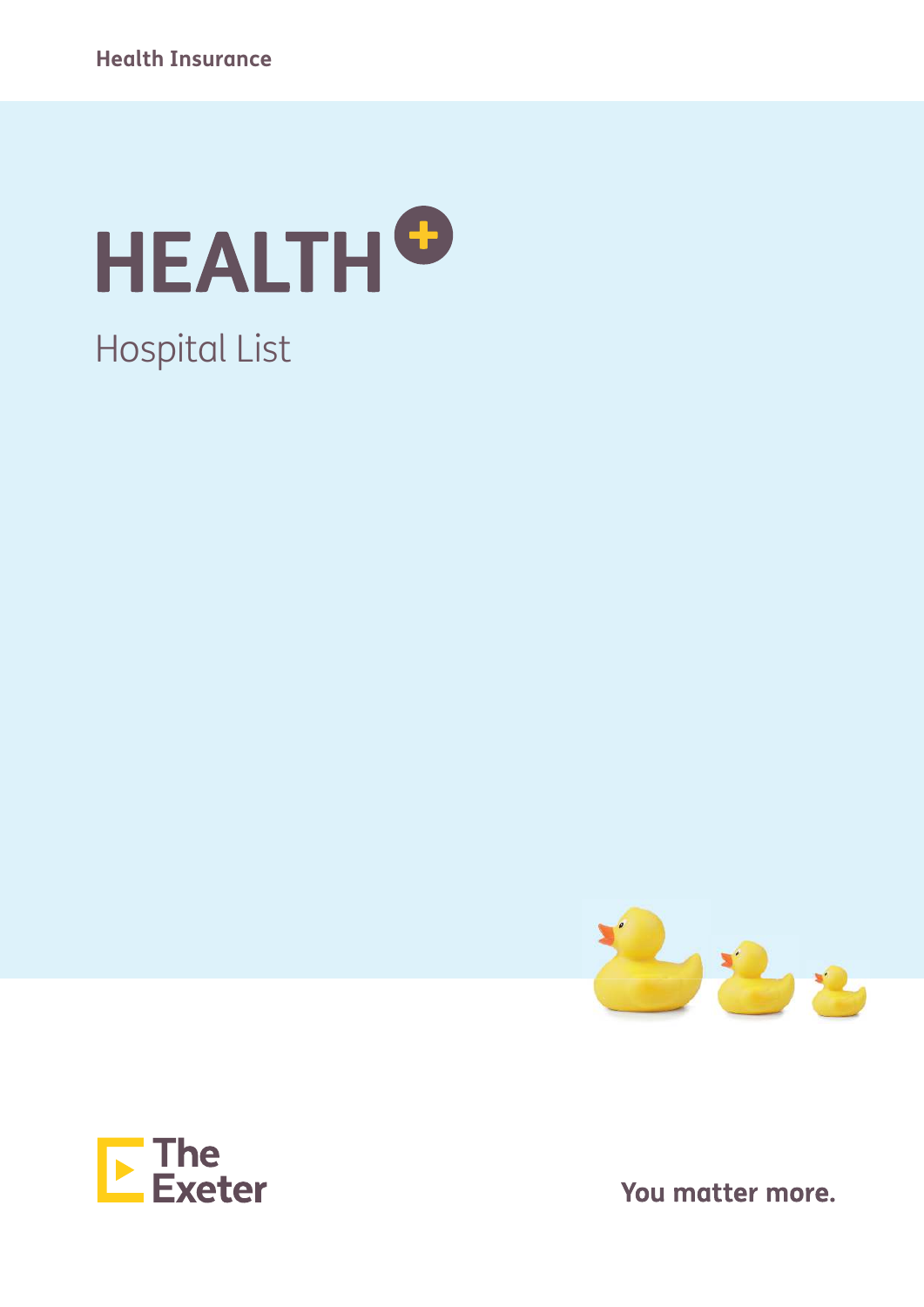### Where can I get treatment?

As a **Health+** member, you have access to leading private facilities throughout the UK which provide quality medical care.

You can choose from three different lists:

#### **Essential**

Includes hospitals from the largest hospital groups and NHS private patient units.

#### **Standard**

Extends the coverage of the Essential list to include independent hospitals and clinics.

#### **Extended**

Offers the widest choice and provides access to a greater number of London hospitals.

If you already have a **Health+** policy, please check your Policy Certificate to find out which hospital list you are covered on.

Please note you are only eligible for treatment at hospitals on your chosen list. Hospital lists often change as hospitals and clinics are added or removed, so you should always check with us before arranging treatment on **0300 123 3253**.



### Contents **1**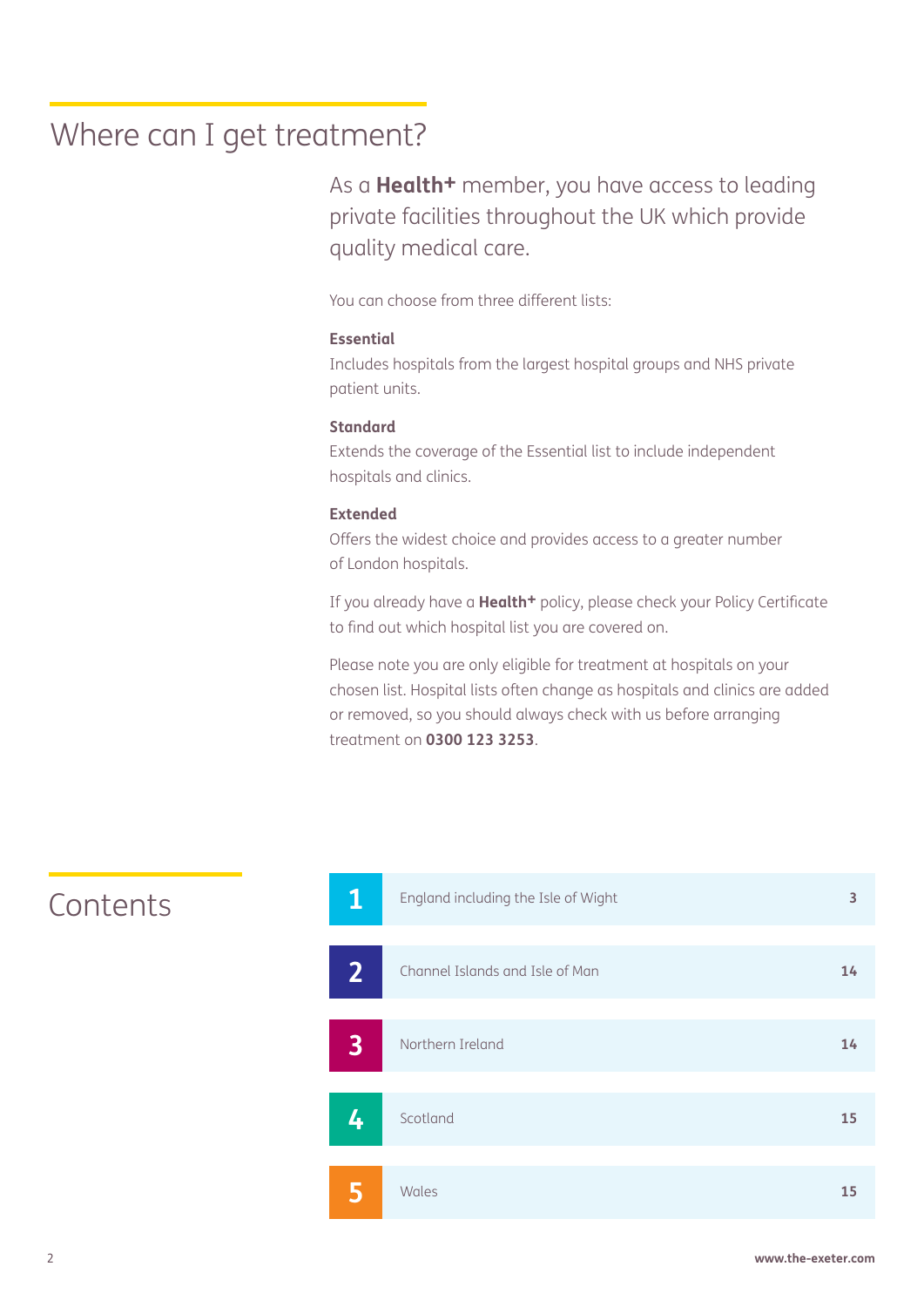# England including the Isle of Wight

|                                                     |                    |            | <b>Essential</b> | <b>Standard</b> | <b>Extended</b> |
|-----------------------------------------------------|--------------------|------------|------------------|-----------------|-----------------|
| <b>Bedfordshire</b>                                 |                    |            |                  |                 |                 |
| <b>BMI The Manor Hospital</b>                       | Bedford            |            | ✓                | ✓               | ✓               |
| Luton & Dunstable Hospital                          | Luton              | <b>NHS</b> | $\checkmark$     | ✓               | ✓               |
| <b>Berkshire</b>                                    |                    |            |                  |                 |                 |
| The Bridge Clinic                                   | Maidenhead         |            |                  | ✓               | ✓               |
| Spire Dunedin Hospital                              | Reading            |            | ✓                | J               | ✓               |
| Royal Berkshire Hospital                            | Reading            | <b>NHS</b> | ✓                | $\checkmark$    | ✓               |
| Berkshire Independent Hospital                      | Reading            |            | ✓                | J               |                 |
| <b>Circle Reading</b>                               | Reading            |            |                  | ✓               | ✓               |
| Spire Thames Valley Hospital                        | Slough             |            | ✓                | ✓               |                 |
| Wexham Park Hospital                                | Slough             | <b>NHS</b> | ✓                | ✓               |                 |
| <b>Cardinal Clinic</b>                              | Slough             | P          | ✓                | ✓               |                 |
| <b>BMI The Princess Margaret Hospital</b>           | Windsor            |            | ✓                | ✓               |                 |
| Spire Thames Valley Hospital Windsor Clinic         | Windsor            |            | ✓                | ✓               | ✓               |
| GenesisCare Windsor                                 | Windsor            |            |                  | ✓               | ✓               |
| <b>Bristol</b>                                      |                    |            |                  |                 |                 |
| Bristol Haematology and Oncology Centre             | <b>Bristol</b>     | <b>NHS</b> | ✓                | ✓               | ✓               |
| Bristol Royal Hospital for Children                 | <b>Bristol</b>     | <b>NHS</b> | ✓                | ✓               | ✓               |
| <b>Bristol Heart Institute</b>                      | <b>Bristol</b>     | <b>NHS</b> | ✓                | ✓               |                 |
| Bristol Royal Infirmary                             | <b>Bristol</b>     | <b>NHS</b> | ✓                | ✓               | ✓               |
| <b>Bristol Eye Hospital</b>                         | <b>Bristol</b>     | <b>NHS</b> | ✓                | ✓               | ✓               |
| Spire Bristol Hospital                              | <b>Bristol</b>     |            | ✓                | ✓               | J               |
| Nuffield Health Bristol Hospital - The Chesterfield | <b>Bristol</b>     |            | ✓                | ✓               |                 |
| Southmead Hospital                                  | <b>Bristol</b>     | <b>NHS</b> | ✓                | ✓               |                 |
| Spire Oncology Centre, South West                   | Bristol            |            | ✓                | $\sqrt{2}$      |                 |
| Gladstones Clinic Ltd                               | <b>Bristol</b>     | P          |                  |                 |                 |
| Priory Hospital Bristol                             | <b>Bristol</b>     | P          | ✓                | ✓               | ✓               |
| <b>Buckinghamshire</b>                              |                    |            |                  |                 |                 |
| Stoke Mandeville Hospital                           | Aylesbury          | <b>NHS</b> | ✓                | ✓               |                 |
| <b>BMI The Chiltern Hospital</b>                    | Great Missenden    |            |                  |                 |                 |
| <b>BMI The Shelburne Hospital</b>                   | High Wycombe       |            |                  | ✓               |                 |
| <b>Blakelands Hospital</b>                          | Milton Keynes      |            | ✓                | ✓               |                 |
| GenesisCare Milton Keynes                           | Milton Keynes      |            |                  | ✓               |                 |
| <b>BMI The Saxon Clinic</b>                         | Milton Keynes      |            |                  | J               |                 |
| <b>BMI The Paddocks Clinic</b>                      | Princes Risborough |            | ✓                | ✓               |                 |
| Windsor Cardiology                                  | Stoke Poges        |            |                  | ✓               |                 |

NHS = NHS hospitals with private facilities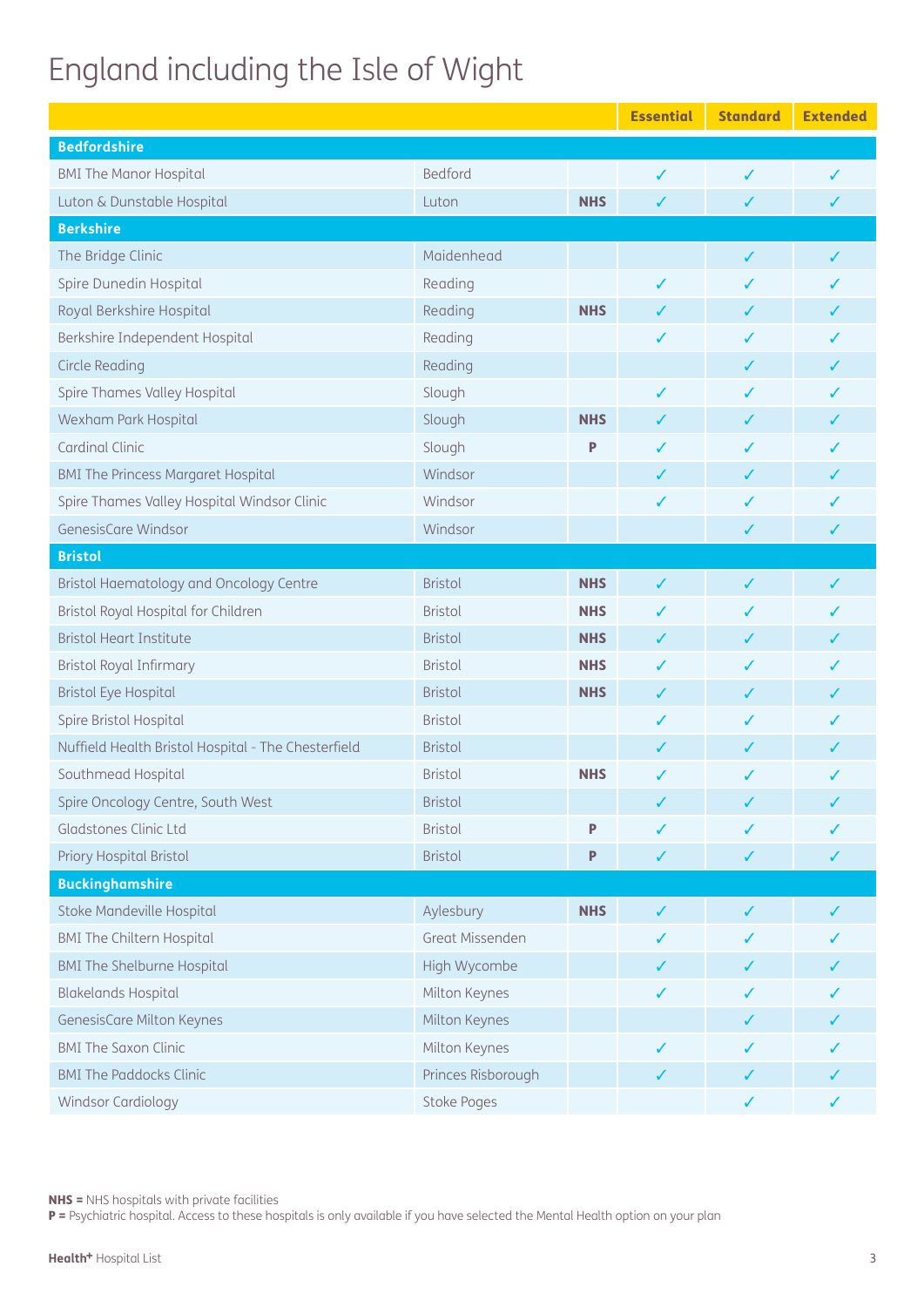|                                                  |                  |            | <b>Essential</b> | <b>Standard</b> | <b>Extended</b> |
|--------------------------------------------------|------------------|------------|------------------|-----------------|-----------------|
| <b>Cambridgeshire</b>                            |                  |            |                  |                 |                 |
| Addenbrookes Hospital                            | Cambridge        | <b>NHS</b> | ✓                | ✓               | ✓               |
| Cambridge Heart Clinic                           | Cambridge        |            |                  | ✓               |                 |
| GenesisCare Cambridge                            | Cambridge        |            |                  | J               |                 |
| Spire Cambridge Lea Hospital                     | Cambridge        |            | ✓                | ✓               |                 |
| Papworth Hospital                                | Cambridge        | <b>NHS</b> | ✓                | J               |                 |
| Nuffield Health Cambridge Hospital               | Cambridge        |            | ✓                | ✓               |                 |
| Hinchingbrooke Hospital                          | Huntingdon       | <b>NHS</b> | ✓                | ✓               |                 |
| Fitzwilliam Hospital                             | Peterborough     |            | ✓                | ✓               |                 |
| Peterborough City Hospital                       | Peterborough     | <b>NHS</b> | ✓                | $\checkmark$    | ✓               |
| <b>Cheshire</b>                                  |                  |            |                  |                 |                 |
| <b>BMI The Alexandra Hospital</b>                | Cheadle          |            | $\checkmark$     | ✓               | ✓               |
| Everything Skin Clinic                           | Cheadle          |            |                  | ✓               | J               |
| Nuffield Health The Grosvenor Hospital (Chester) | Chester          |            | ✓                | ✓               | ✓               |
| <b>BMI The South Cheshire Hospital</b>           | Crewe            |            | ✓                | ✓               | J               |
| Spire Regency Hospital                           | Macclesfield     |            | ✓                | ✓               | ✓               |
| Spire Cheshire Hospital                          | Warrington       |            | ✓                | ✓               | ✓               |
| <b>Cornwall</b>                                  |                  |            |                  |                 |                 |
| Duchy Hospital                                   | Truro            |            | ✓                | ✓               | ✓               |
| Royal Cornwall Hospital (Treliske)               | Truro            | <b>NHS</b> | ✓                | ✓               | ✓               |
| <b>County Durham</b>                             |                  |            |                  |                 |                 |
| <b>BMI Woodlands Hospital</b>                    | Darlington       |            | ✓                | ✓               | J               |
| Nuffield Health Tees Hospital                    | Stockton-On-Tees |            | ✓                | ✓               | ✓               |
| <b>Cumbria</b>                                   |                  |            |                  |                 |                 |
| <b>Cumberland Infirmary</b>                      | Carlisle         | <b>NHS</b> | ✓                | ✓               | ✓               |
| West Cumberland Hospital                         | Whitehaven       | <b>NHS</b> | ✓                | ✓               | ✓               |
| <b>Derbyshire</b>                                |                  |            |                  |                 |                 |
| Royal Derby Hospital                             | Derby            | <b>NHS</b> | ✓                | ✓               | ✓               |
| Nuffield Health Derby Hospital                   | Derby            |            | ✓                | ✓               | ✓               |
| <b>Devon</b>                                     |                  |            |                  |                 |                 |
| North Devon District Hospital                    | Barnstaple       | <b>NHS</b> | $\checkmark$     | $\checkmark$    | ✓               |
| Nuffield Health Exeter Hospital                  | Exeter           |            | ✓                | ✓               |                 |
| Royal Devon & Exeter Hospital                    | Exeter           | <b>NHS</b> | ✓                | ✓               |                 |
| <b>Exeter Medical</b>                            | Exeter           |            |                  | ✓               |                 |
| Derriford Hospital                               | Plymouth         | <b>NHS</b> | ✓                | ✓               |                 |
| Nuffield Health Plymouth Hospital                | Plymouth         |            | ✓                | ✓               |                 |
| Mount Stuart Hospital                            | Torquay          |            | ✓                | ✓               |                 |
| <b>Torbay Hospital</b>                           | Torquay          | <b>NHS</b> | ✓                | ✓               | ✓               |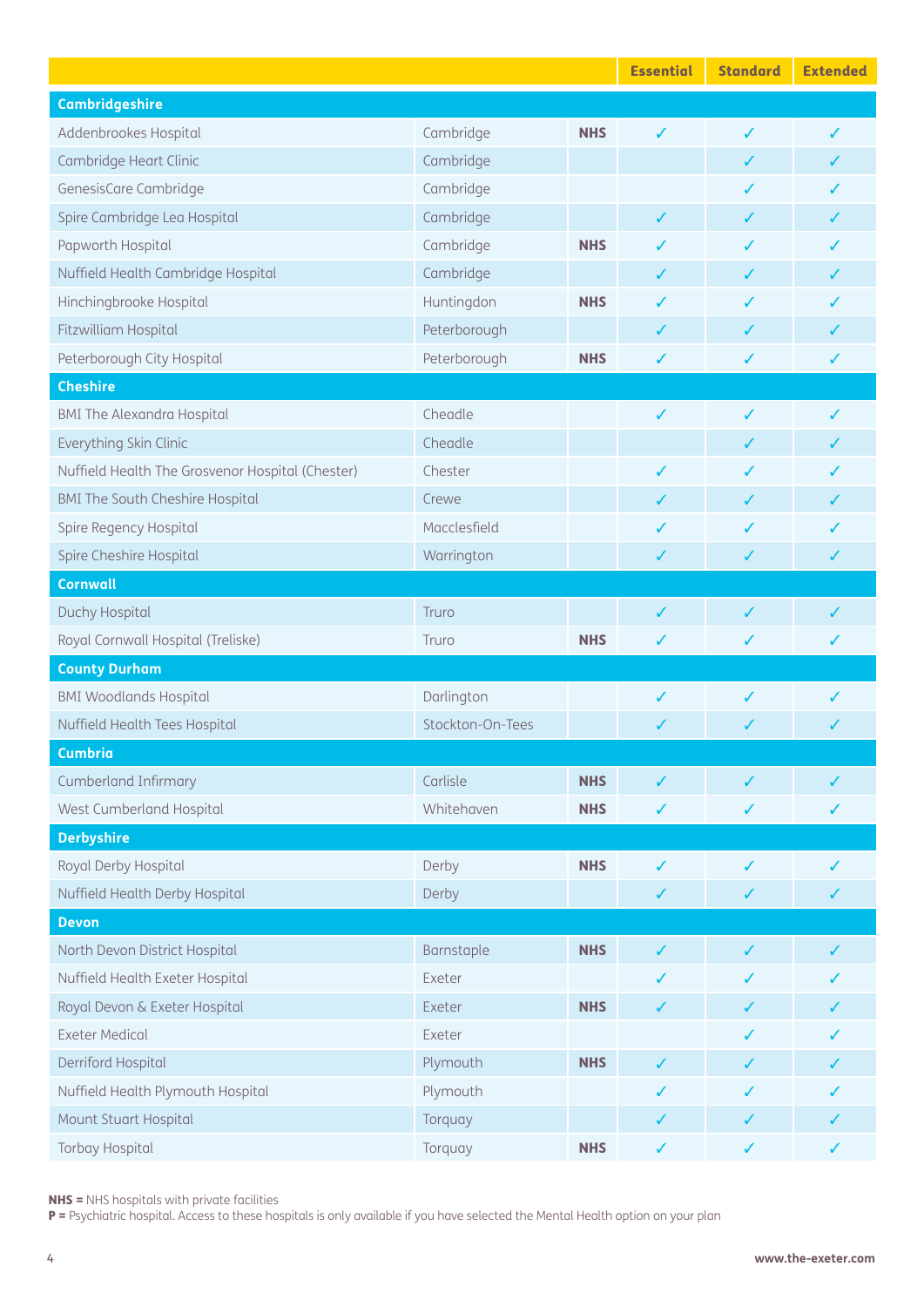|                                              |                       |            | <b>Essential</b> | <b>Standard</b> | <b>Extended</b> |
|----------------------------------------------|-----------------------|------------|------------------|-----------------|-----------------|
| <b>Dorset</b>                                |                       |            |                  |                 |                 |
| The Bournemouth Private Clinic               | Bournemouth           |            |                  | ✓               | ✓               |
| Royal Bournemouth Hospital                   | Bournemouth           | <b>NHS</b> | $\checkmark$     | ✓               |                 |
| Nuffield Health Bournemouth Hospital         | Bournemouth           |            | ✓                | ✓               |                 |
| Dorset County Hospital                       | Dorchester            | <b>NHS</b> | ✓                | ✓               |                 |
| <b>BMI The Winterbourne Hospital</b>         | Dorchester            |            | ✓                | ✓               |                 |
| Melbury Clinic                               | <b>Holt Mill</b>      |            |                  | ✓               |                 |
| <b>BMI The Harbour Hospital</b>              | Poole                 |            | ✓                | ✓               |                 |
| Poole Hospital                               | Poole                 | <b>NHS</b> | ✓                | ✓               | ✓               |
| <b>Essex</b>                                 |                       |            |                  |                 |                 |
| Spire Hartswood Hospital                     | Brentwood             |            | $\checkmark$     | $\checkmark$    | ✓               |
| Nuffield Health Brentwood Hospital           | Brentwood             |            | ✓                | ✓               |                 |
| The Holly Private Hospital                   | <b>Buckhurst Hill</b> |            |                  |                 | ✓               |
| Broomfield Hospital                          | Chelmsford            | <b>NHS</b> | ✓                | ✓               |                 |
| GenesisCare Chelmsford                       | Chelmsford            |            |                  | ✓               | ✓               |
| Spire Specialist Care Centre                 | Chelmsford            |            | ✓                | ✓               |                 |
| Springfield Hospital                         | Chelmsford            |            | ✓                | $\checkmark$    | ✓               |
| The Chelmsford                               | Chelmsford            |            |                  |                 |                 |
| <b>Baddow Hospital</b>                       | Chelmsford            |            |                  | ✓               | ✓               |
| Priory Hospital Chelmsford                   | Chelmsford            | P          | ✓                | ✓               |                 |
| Oaks Hospital                                | Colchester            |            | ✓                | ✓               |                 |
| Spire Roding Hospital                        | Ilford                |            | ✓                | ✓               |                 |
| Spire Wellesley Hospital                     | Southend-On-Sea       |            | ✓                | ✓               |                 |
| Southend Hospital                            | Southend-On-Sea       | <b>NHS</b> | ✓                | ✓               | ✓               |
| <b>BMI Southend Hospital</b>                 | Westcliff-on-Sea      |            | ✓                | $\checkmark$    | ✓               |
| Gloucestershire                              |                       |            |                  |                 |                 |
| Cheltenham General Hospital                  | Cheltenham            | <b>NHS</b> | $\checkmark$     | $\checkmark$    | ✓               |
| Nuffield Health Cheltenham Hospital          | Cheltenham            |            | ✓                | ✓               |                 |
| Winfield Hospital                            | Gloucester            |            | ✓                | ✓               | ✓               |
| Gloucestershire Royal Hospital               | Gloucester            | <b>NHS</b> | ✓                | ✓               | ✓               |
| <b>Greater London</b>                        |                       |            |                  |                 |                 |
| Skin Care Network                            | <b>Barnet</b>         |            |                  |                 | ✓               |
| <b>BMI The Kings Oak Hospital</b>            | Enfield               |            | $\checkmark$     | ✓               | ✓               |
| <b>BMI The Cavell Hospital</b>               | Enfield               |            | ✓                | ✓               |                 |
| <b>BMI The Clementine Churchill Hospital</b> | Harrow                |            | ✓                | ✓               | ✓               |
| Northwick Park Hospital (Trustplus)          | Harrow                | <b>NHS</b> | ✓                | ✓               |                 |
| <b>Cygnet Hospital Harrow</b>                | Harrow                | P          | ✓                | ✓               |                 |
| <b>BMI Bishops Wood Hospital</b>             | Northwood             |            | ✓                | ✓               |                 |
| Mount Vernon Cancer Centre                   | Northwood             | <b>NHS</b> | ✓                | ✓               |                 |
| Harefield Hospital                           | Uxbridge              | <b>NHS</b> | ✓                | $\checkmark$    | ✓               |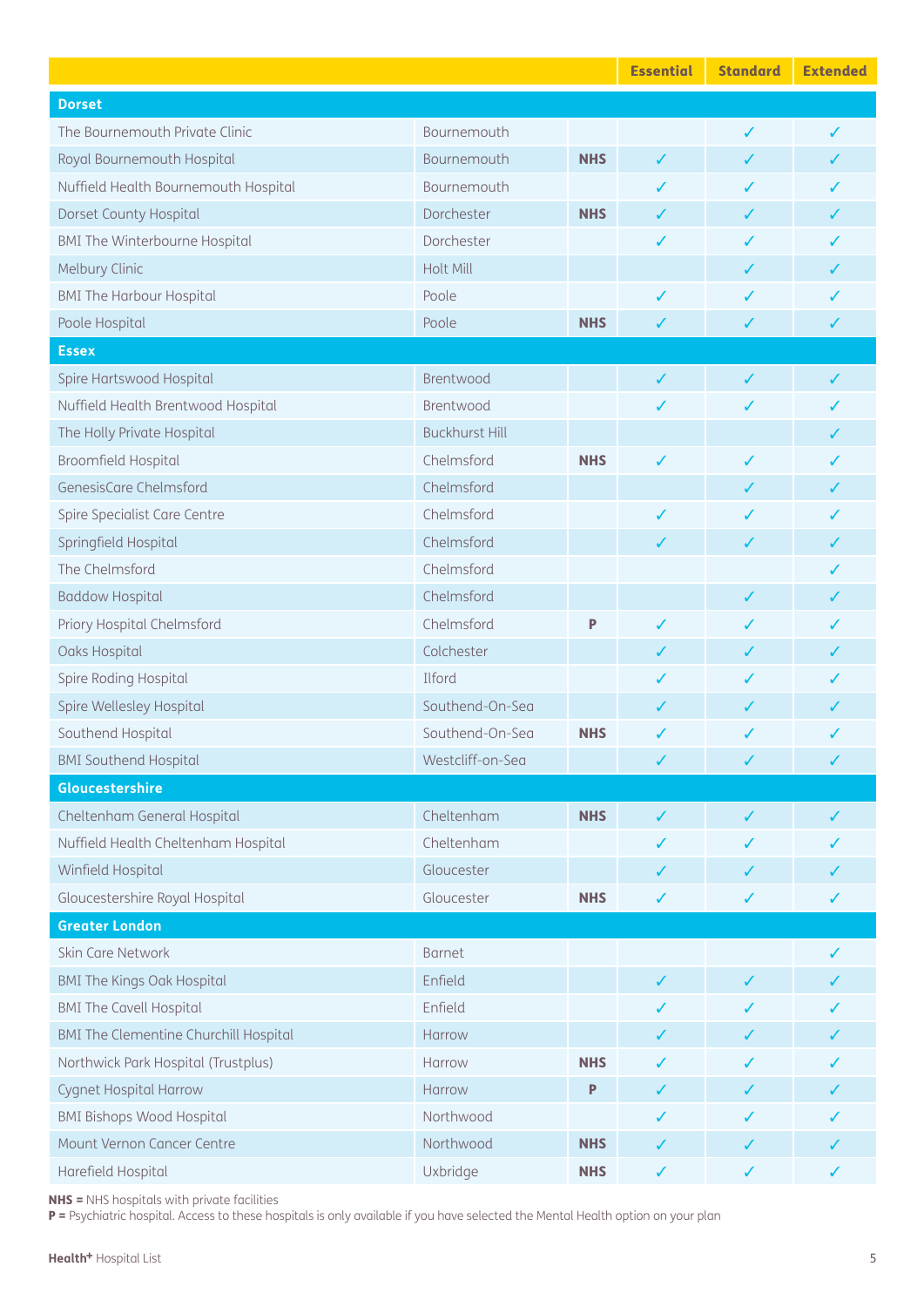|                                             |               |            | <b>Essential</b> | <b>Standard</b> | <b>Extended</b> |
|---------------------------------------------|---------------|------------|------------------|-----------------|-----------------|
| <b>Greater Manchester</b>                   |               |            |                  |                 |                 |
| <b>BMI The Beaumont Hospital</b>            | Bolton        |            | $\checkmark$     | $\checkmark$    | ✓               |
| HCA UK at The Wilmslow Hospital             | Manchester    |            |                  |                 | ✓               |
| Christie Clinic                             | Manchester    |            |                  |                 |                 |
| Christie Hospital                           | Manchester    | <b>NHS</b> | $\checkmark$     | $\checkmark$    | ✓               |
| Face and Eye Clinic                         | Manchester    |            |                  | ✓               |                 |
| Manchester Royal Eye Hospital               | Manchester    | <b>NHS</b> | $\checkmark$     | ✓               | ✓               |
| Nuffield Health Manchester Diagnostic Suite | Manchester    |            | ✓                | ✓               |                 |
| Optegra Manchester Eye Hospital             | Manchester    |            |                  | ✓               | ✓               |
| Spire Manchester Clinic Hale                | Manchester    |            | ✓                | ✓               | ✓               |
| Spire Manchester Hospital                   | Manchester    |            | ✓                | $\checkmark$    | ✓               |
| Cheadle Royal Hospital                      | Manchester    | P          | ✓                | ✓               |                 |
| Priory Hospital Altrincham                  | Manchester    | P          | $\checkmark$     | $\checkmark$    |                 |
| Oaklands Hospital                           | Salford       |            | ✓                | ✓               | ✓               |
| <b>Hampshire</b>                            |               |            |                  |                 |                 |
| <b>BMI The Hampshire Clinic</b>             | Basingstoke   |            | ✓                | ✓               | ✓               |
| The Candover Clinic                         | Basingstoke   | <b>NHS</b> | ✓                | ✓               | J               |
| North Hampshire Hospital                    | Basingstoke   | <b>NHS</b> | ✓                | ✓               |                 |
| Nuffield Health Wessex Hospital             | Eastleigh     |            | ✓                | ✓               |                 |
| Spire Portsmouth Hospital                   | Havant        |            | ✓                | ✓               |                 |
| GenesisCare Portsmouth                      | Havant        |            |                  | ✓               |                 |
| Queen Alexandra Hospital                    | Portsmouth    | <b>NHS</b> | ✓                | ✓               |                 |
| St Mary's Hospital                          | Portsmouth    | <b>NHS</b> | ✓                | ✓               |                 |
| GenesisCare Southampton                     | Southampton   |            |                  | ✓               | ✓               |
| Spire Southampton Hospital                  | Southampton   |            |                  |                 |                 |
| Southampton General Hospital                | Southampton   | <b>NHS</b> |                  |                 |                 |
| The Manor Clinic Ltd                        | Southampton   | P          | ✓                | ✓               |                 |
| Priory Hospital Southampton                 | Southampton   | P          | ✓                |                 |                 |
| Optegra Solent Eye Hospital                 | Whiteley      |            |                  | ✓               |                 |
| <b>BMI Sarum Road Hospital</b>              | Winchester    |            | ✓                | $\checkmark$    | ✓               |
| <b>Hereford &amp; Worcestershire</b>        |               |            |                  |                 |                 |
| <b>BMI The Droitwich Spa Hospital</b>       | Droitwich Spa |            | ✓                | $\checkmark$    | ✓               |
| <b>Hereford County Hospital</b>             | Hereford      | <b>NHS</b> | ✓                | ✓               |                 |
| Nuffield Health Hereford Hospital           | Hereford      |            | ✓                | ✓               |                 |
| Spire South Bank Hospital                   | Worcester     |            | ✓                | ✓               | ✓               |
| <b>Hertfordshire</b>                        |               |            |                  |                 |                 |
| GenesisCare Elstree                         | Elstree       |            |                  | $\checkmark$    |                 |
| Elstree Outpatients and Diagnostic Centre   | Elstree       |            |                  |                 |                 |
| Spire Harpenden Hospital                    | Harpenden     |            | ✓                | ✓               |                 |
| One Hatfield                                | Hatfield      |            |                  | $\checkmark$    | ✓               |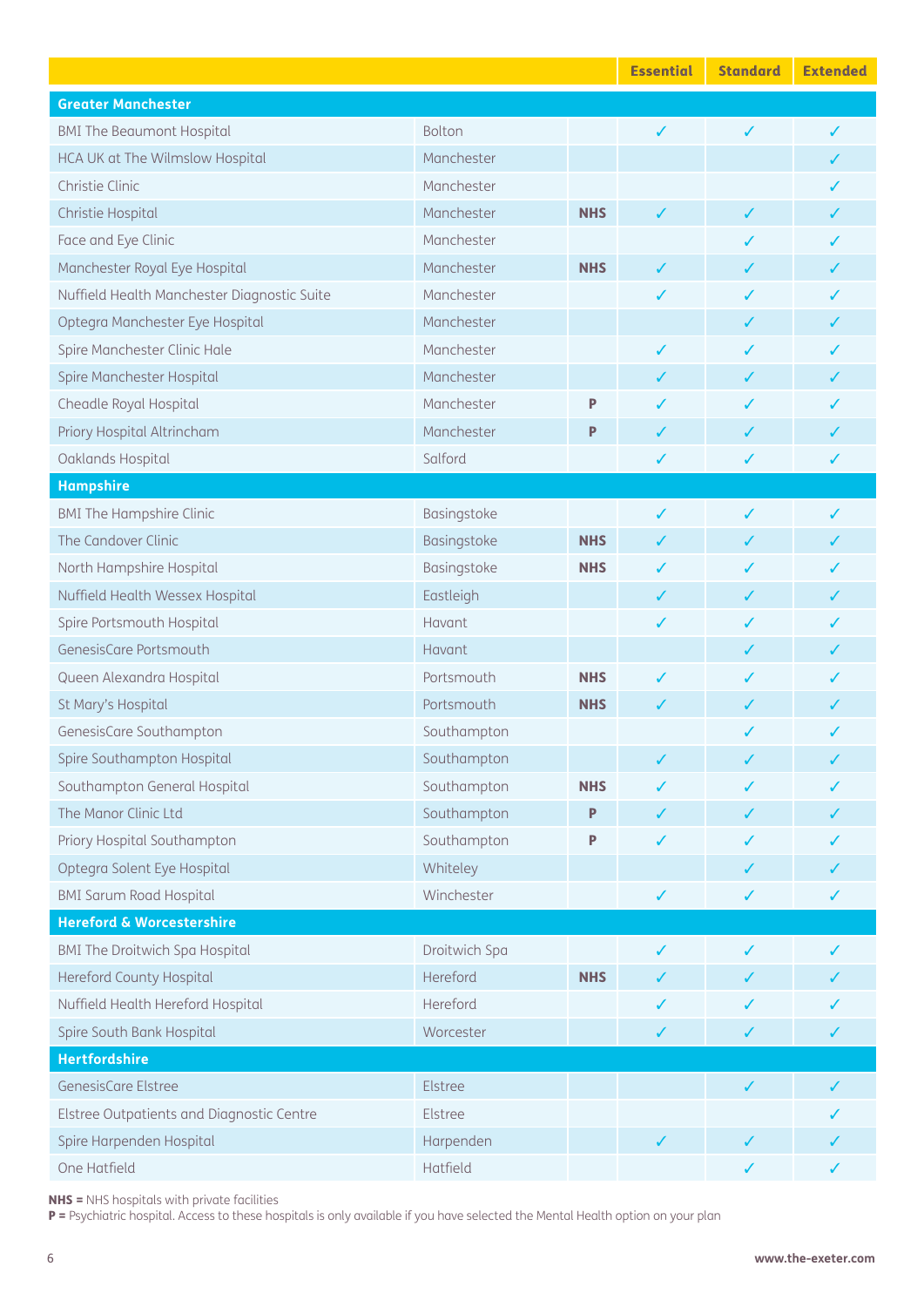|                                           |                    |            | <b>Essential</b> | <b>Standard</b> | <b>Extended</b> |
|-------------------------------------------|--------------------|------------|------------------|-----------------|-----------------|
| Hadley Wood Hospital                      | <b>High Barnet</b> | <b>NHS</b> | ✓                | ✓               | J               |
| Pinehill Hospital                         | Hitchin            |            | ✓                | ✓               | ✓               |
| <b>Rivers Hospital</b>                    | Sawbridgeworth     |            | ✓                | ✓               | ✓               |
| Lister Hospital                           | Stevenage          | <b>NHS</b> |                  |                 |                 |
| Spire Bushey Hospital                     | Watford            |            | ✓                | ✓               |                 |
| Queen Elizabeth II Hospital               | Welwyn Garden City | <b>NHS</b> | ✓                | ✓               | ✓               |
| <b>Isle of Wight</b>                      |                    |            |                  |                 |                 |
| St. Mary's Hospital                       | Newport            | <b>NHS</b> | ✓                | ✓               | ✓               |
| <b>Kent</b>                               |                    |            |                  |                 |                 |
| One Ashford                               | Ashford            |            |                  | ✓               | ✓               |
| William Harvey Hospital                   | Ashford            | <b>NHS</b> | ✓                | ✓               | ✓               |
| Spencer Private Hospital                  | Ashford            |            |                  | ✓               | ✓               |
| <b>BMI The Sloane Hospital</b>            | Beckenham          |            | ✓                | ✓               | ✓               |
| Benenden Hospital                         | Benenden           |            |                  |                 |                 |
| Priory Hospital Hayes Grove               | <b>Bromley</b>     | P          | ✓                | ✓               | ✓               |
| <b>BMI The Chaucer Hospital</b>           | Canterbury         |            | ✓                | ✓               |                 |
| Canterbury Skin & Laser Clinic            | Canterbury         |            |                  | ✓               | ✓               |
| Kent & Canterbury Hospital                | Canterbury         | <b>NHS</b> | ✓                | ✓               |                 |
| Kent Oncology Centre                      | Canterbury         | <b>NHS</b> | ✓                | ✓               | ✓               |
| Spire Alexandra Hospital                  | Chatham            |            | ✓                | ✓               |                 |
| Darent Valley Hospital                    | Dartford           | <b>NHS</b> | ✓                | ✓               |                 |
| <b>BMI The Somerfield Hospital</b>        | Maidstone          |            | ✓                | ✓               |                 |
| Kent Oncology Centre                      | Maidstone          | <b>NHS</b> | ✓                | ✓               |                 |
| <b>KIMS Hospital</b>                      | Maidstone          |            |                  | ✓               | ✓               |
| Maidstone Hospital                        | Maidstone          | <b>NHS</b> |                  |                 |                 |
| Queen Elizabeth The Queen Mother Hospital | Margate            | <b>NHS</b> |                  |                 |                 |
| Spencer Private Hospital                  | Margate            |            |                  | ✓               | ✓               |
| <b>BMI Chelsfield Park Hospital</b>       | Orpington          |            | ✓                |                 |                 |
| Spire Tunbridge Wells Hospital            | Tunbridge Wells    |            | ✓                | ✓               | ✓               |
| Tunbridge Wells Hospital                  | Tunbridge Wells    | <b>NHS</b> |                  |                 |                 |
| Nuffield Health Tunbridge Wells Hospital  | Tunbridge Wells    |            | ✓                | ✓               |                 |
| Cygnet Hospital Godden Green              | Tunbridge Wells    | P          |                  |                 |                 |
| Priory Ticehurst House                    | Tunbridge Wells    | P          | ✓                | ✓               | ✓               |
| GenesisCare Maidstone                     | West Malling       |            |                  | ✓               | ✓               |
| Lancashire                                |                    |            |                  |                 |                 |
| <b>BMI The Beardwood Hospital</b>         | Blackburn          |            | ✓                | ✓               |                 |
| <b>Blackpool Victoria Hospital</b>        | Blackpool          | <b>NHS</b> | ✓                | ✓               |                 |
| Spire Fylde Coast Hospital                | Blackpool          |            | ✓                | ✓               |                 |
| Euxton Hall Hospital                      | Chorley            |            | ✓                | $\checkmark$    | ✓               |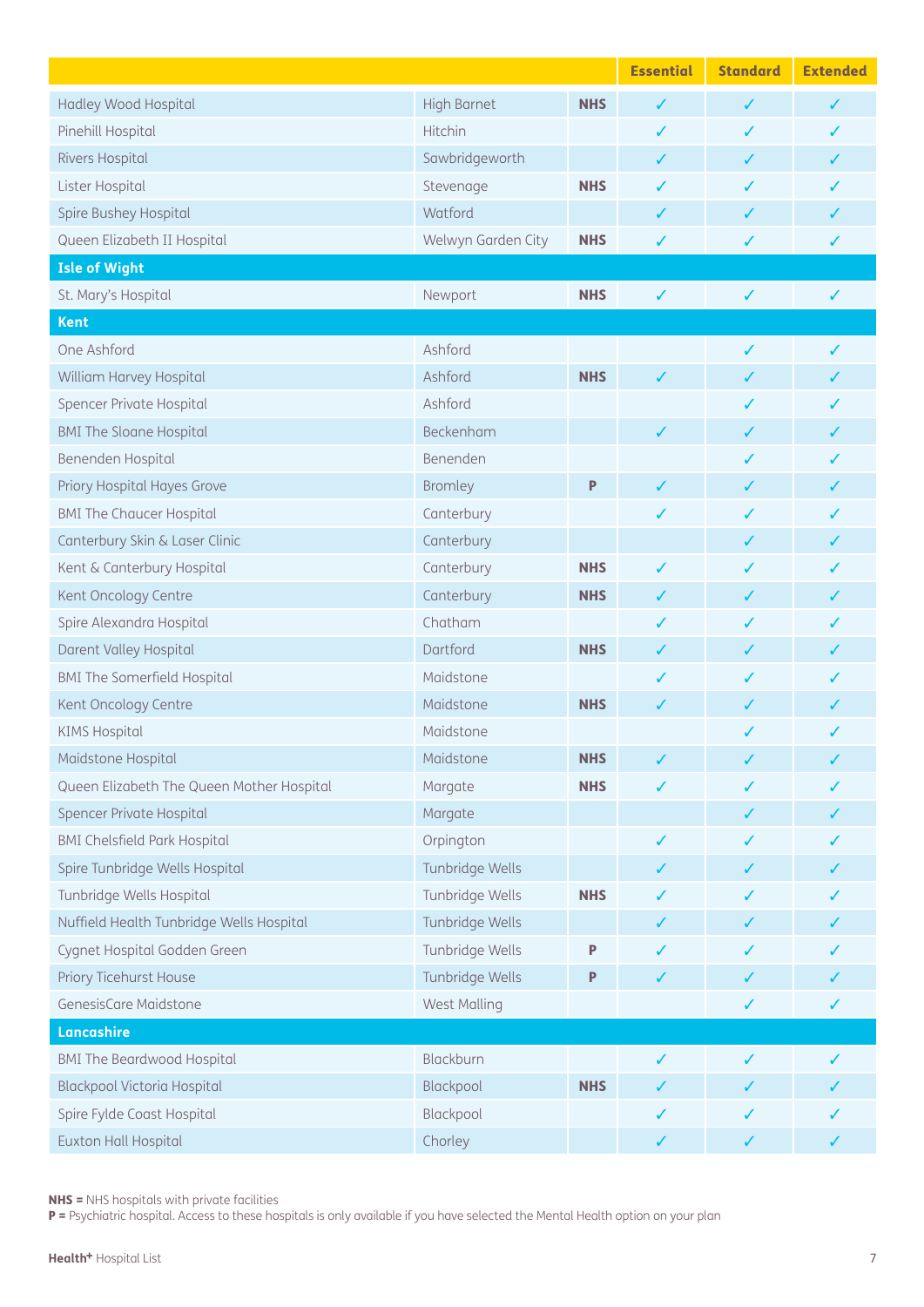|                                                      |                 |            | <b>Essential</b> | <b>Standard</b> | <b>Extended</b> |
|------------------------------------------------------|-----------------|------------|------------------|-----------------|-----------------|
| <b>BMI Gisburne Park Hospital</b>                    | Clitheroe       |            | ✓                | ✓               | ✓               |
| <b>BMI The Lancaster Hospital</b>                    | Lancaster       |            | ✓                | ✓               | ✓               |
| The Lancashire Eye Clinic                            | Lytham          |            |                  | ✓               | J               |
| Renacres Hospital                                    | <b>Ormskirk</b> |            | ✓                | J               |                 |
| <b>Fulwood Hall Hospital</b>                         | Preston         |            | ✓                | ✓               |                 |
| Priory Hospital Preston                              | Preston         | P          | ✓                | ✓               |                 |
| <b>BMI The Highfield Hospital</b>                    | Rochdale        |            | ✓                | ✓               | ✓               |
| Wrightington Hospital                                | Wigan           | <b>NHS</b> | ✓                | ✓               | ✓               |
| Leicestershire                                       |                 |            |                  |                 |                 |
| Glenfield Hospital                                   | Leicester       | <b>NHS</b> | ✓                | ✓               | ✓               |
| Leicester Royal Infirmary                            | Leicester       | <b>NHS</b> | ✓                | ✓               | J               |
| Spire Leicester Hospital                             | Leicester       |            | ✓                | ✓               | J               |
| Nuffield Health Leicester Hospital                   | Leicester       |            | ✓                | ✓               | ✓               |
| Lincolnshire                                         |                 |            |                  |                 |                 |
| Pilgrim Hospital                                     | Boston          | <b>NHS</b> | ✓                | ✓               | ✓               |
| <b>Boston West Hospital</b>                          | <b>Boston</b>   |            | ✓                | ✓               |                 |
| St Hugh's Hospital                                   | Grimsby         |            |                  | ✓               | J               |
| <b>BMI The Lincoln Hospital</b>                      | Lincoln         |            | ✓                | ✓               | ✓               |
| <b>London</b>                                        |                 |            |                  |                 |                 |
| BMI The London Independent Hospital                  | London E1       |            | ✓                | $\checkmark$    | ✓               |
| London Claremont Clinic                              | London E7       |            |                  | ✓               |                 |
| Moorfields Eye Hospital                              | London EC1V     | <b>NHS</b> |                  |                 | ✓               |
| 31 Old Broad Street                                  | London EC2N     |            |                  |                 |                 |
| 120 Old Broad Street                                 | London EC2N     |            |                  |                 | ✓               |
| <b>BMI City Medical</b>                              | London EC3A     |            |                  |                 |                 |
| Highgate Hospital                                    | London N6       |            |                  |                 |                 |
| Priory Hospital North London                         | London N14      | P          | $\checkmark$     | ✓               |                 |
| HCA UK at University College Hospital                | London NW1      |            |                  |                 |                 |
| University College Hospital                          | London NW1      | <b>NHS</b> |                  |                 |                 |
| Nightingale Hospital                                 | London NW1      | P          | ✓                | ✓               |                 |
| Royal Free Hospital                                  | London NW3      | <b>NHS</b> | ✓                | ✓               |                 |
| <b>BMI Hendon Hospital</b>                           | London NW4      |            | ✓                | ✓               | ✓               |
| Hospital of St John and St Elizabeth                 | London NW8      |            |                  |                 |                 |
| <b>Platinum Medical Centre</b>                       | London NW8      |            |                  |                 | ✓               |
| The Wellington Hospital                              | London NW8      |            |                  |                 |                 |
| Optegra Eye Hospital                                 | London NW9      |            |                  | ✓               | ✓               |
| Golders Green Outpatients and Diagnostic Centre      | London NW11     |            |                  |                 |                 |
| Guy's Hospital                                       | London SE1      | <b>NHS</b> |                  |                 | ✓               |
| St Thomas' Hospital                                  | London SE1      | <b>NHS</b> |                  |                 |                 |
| The London Radiotherapy Centre at Guy's & St Thomas' | London SE1      |            |                  |                 |                 |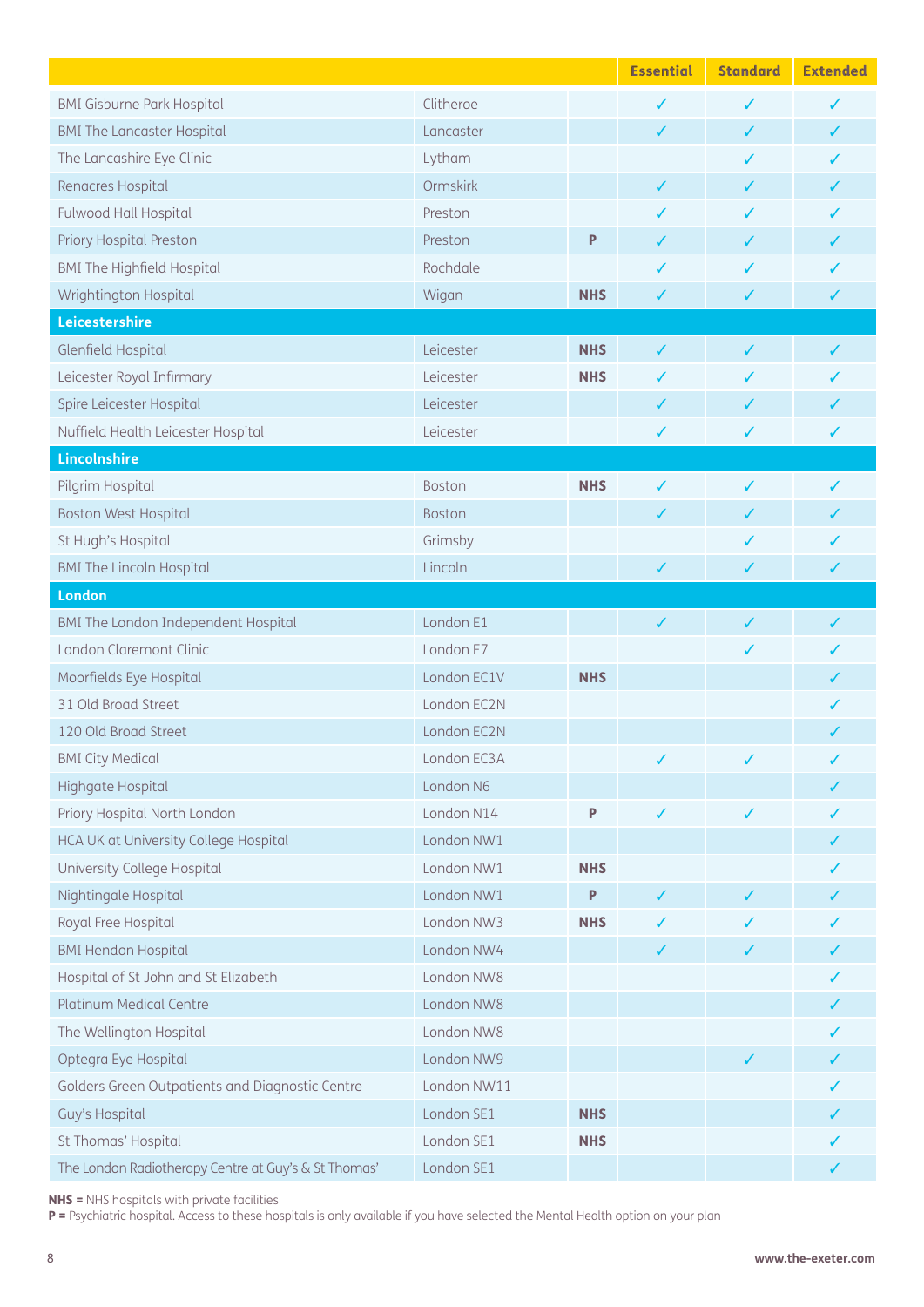|                                                          |             |            | <b>Essential</b> | <b>Standard</b> | <b>Extended</b> |
|----------------------------------------------------------|-------------|------------|------------------|-----------------|-----------------|
| The London Bridge Hospital                               | London SE1  |            |                  |                 | ✓               |
| <b>HCA UK at The Shard</b>                               | London SE1  |            |                  |                 | ✓               |
| <b>BMI The Blackheath Hospital</b>                       | London SE3  |            | $\checkmark$     | $\checkmark$    |                 |
| King's College Hospital                                  | London SE5  | <b>NHS</b> | ✓                | ✓               |                 |
| The Lister Hospital                                      | London SW1W |            |                  |                 |                 |
| Cadogan Clinic                                           | London SW1X |            |                  | ✓               |                 |
| Royal Brompton Hospital                                  | London SW3  | <b>NHS</b> | ✓                | $\checkmark$    | ✓               |
| Royal Marsden Hospital                                   | London SW3  | <b>NHS</b> |                  |                 | ✓               |
| Chelsea Outpatient Centre                                | London SW3  |            |                  |                 | ✓               |
| HCA UK at Sydney Street, Outpatients & Diagnostic Centre | London SW3  |            |                  |                 |                 |
| <b>Bupa Cromwell Hospital</b>                            | London SW5  |            |                  |                 |                 |
| Chelsea & Westminster Hospital                           | London SW10 | <b>NHS</b> |                  |                 |                 |
| Priory Hospital Roehampton                               | London SW15 | Ρ          | ✓                | ✓               |                 |
| St George's Hospital                                     | London SW17 | <b>NHS</b> | ✓                | ✓               |                 |
| Cancer Centre London (Parkside)                          | London SW19 |            |                  |                 | ✓               |
| Parkside Hospital                                        | London SW19 |            |                  |                 |                 |
| Fortius Clinic                                           | London W1   |            |                  | ✓               |                 |
| Centre for Sight                                         | London W1G  |            |                  |                 | ✓               |
| King Edward VII's Hospital (Sister Agnes)                | London W1G  |            |                  |                 |                 |
| Weymouth Street Hospital                                 | London W1G  |            |                  |                 |                 |
| 9 Harley Street                                          | London W1G  |            |                  |                 |                 |
| The Harley Street Clinic                                 | London W1G  |            |                  |                 |                 |
| The Heart Hospital                                       | London W1G  | <b>NHS</b> |                  |                 |                 |
| The London Clinic                                        | London W1G  |            |                  |                 | ✓               |
| Leaders in Oncology Care (LOC)                           | London W1G  |            |                  |                 |                 |
| Otima Health                                             | London W1G  |            |                  |                 |                 |
| The Princess Grace Hospital                              | London W1U  |            |                  |                 |                 |
| Schoen Clinic London                                     | London W1U  |            |                  | ✓               |                 |
| The Portland Hospital                                    | London W1W  |            |                  |                 |                 |
| St Mary's Hospital                                       | London W2   | <b>NHS</b> |                  |                 |                 |
| <b>Charing Cross Hospital</b>                            | London W6   | <b>NHS</b> |                  |                 |                 |
| Hammersmith Hospital                                     | London W12  | <b>NHS</b> |                  |                 |                 |
| Queen Charlotte's & Chelsea Hospital                     | London W12  | <b>NHS</b> |                  |                 |                 |
| National Hospital for Neurology & Neurosurgery           | London WC1N | <b>NHS</b> |                  |                 |                 |
| Royal National Throat, Nose and Ear Hospital             | London WC1X | <b>NHS</b> |                  |                 |                 |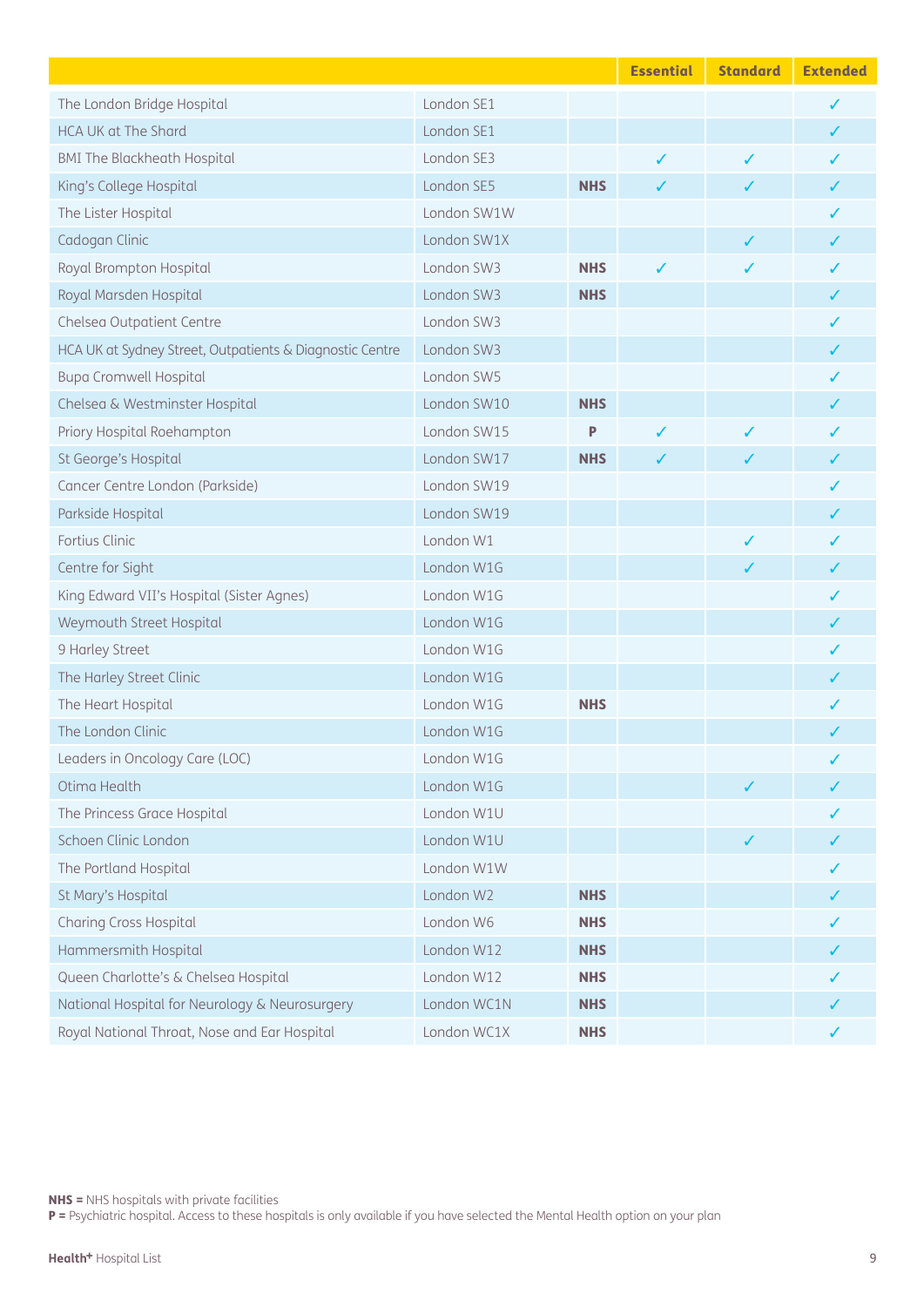|                                             |                  |            | <b>Essential</b> | <b>Standard</b> | <b>Extended</b> |
|---------------------------------------------|------------------|------------|------------------|-----------------|-----------------|
| <b>Merseyside</b>                           |                  |            |                  |                 |                 |
| Aintree University Hospital                 | Liverpool        | <b>NHS</b> | ✓                | ✓               | ✓               |
| Spire Liverpool Hospital                    | Liverpool        |            | ✓                | ✓               | J               |
| The Liverpool Heart And Chest Hospital      | Liverpool        | <b>NHS</b> | ✓                | ✓               |                 |
| Fairfield Independent Hospital              | St. Helens       |            |                  | ✓               | ✓               |
| Arrowe Park Hospital                        | Wirral           | <b>NHS</b> | ✓                | ✓               |                 |
| Spire Murrayfield Hospital (Wirral)         | Wirral           |            | ✓                | ✓               | ✓               |
| Clatterbridge Hospital                      | Wirral           | <b>NHS</b> | ✓                | ✓               |                 |
| Clatterbridge Clinic                        | Wirral           | <b>NHS</b> | ✓                | ✓               | ✓               |
| <b>Middlesex</b>                            |                  |            |                  |                 |                 |
| <b>BMI Syon Clinic</b>                      | <b>Brentford</b> |            | ✓                | $\checkmark$    | ✓               |
| Royal National Orthopaedic Hospital         | Stanmore         | <b>NHS</b> | ✓                | ✓               | ✓               |
| <b>Norfolk</b>                              |                  |            |                  |                 |                 |
| James Paget Hospital                        | Great Yarmouth   | <b>NHS</b> | ✓                | ✓               |                 |
| <b>BMI The Sandringham Hospital</b>         | King's Lynn      |            | ✓                | ✓               | J               |
| Spire Norwich Hospital                      | Norwich          |            | ✓                | ✓               |                 |
| Norfolk & Norwich University Hospital       | Norwich          | <b>NHS</b> | ✓                | ✓               | ✓               |
| Diana Princess of Wales Treatment Centre    | Norwich          | P          | ✓                | ✓               | ✓               |
| Northamptonshire                            |                  |            |                  |                 |                 |
| Woodland Hospital                           | Kettering        |            | $\checkmark$     | ✓               | ✓               |
| <b>BMI Three Shires Hospital</b>            | Northampton      |            | ✓                | ✓               |                 |
| Isham House                                 | Northampton      | P          | ✓                | ✓               | ✓               |
| Nottinghamshire                             |                  |            |                  |                 |                 |
| <b>BMI The Park Hospital</b>                | Nottingham       |            | ✓                | ✓               | ✓               |
| GenesisCare Nottingham                      | Nottingham       |            |                  |                 |                 |
| Circle Nottingham                           | Nottingham       |            |                  |                 |                 |
| Queen's Medical Centre                      | Nottingham       | <b>NHS</b> | $\checkmark$     | ✓               | ✓               |
| Woodthorpe Hospital                         | Nottingham       |            | ✓                | ✓               |                 |
| Spire Nottingham                            | Nottingham       |            | ✓                | $\checkmark$    |                 |
| Priory Clinic Nottingham                    | Nottingham       | P          | ✓                | $\checkmark$    | ✓               |
| <b>Oxfordshire</b>                          |                  |            |                  |                 |                 |
| The Foscote Hospital                        | Banbury          |            | ✓                | $\checkmark$    | ✓               |
| Horton General Hospital                     | <b>Banbury</b>   | <b>NHS</b> | ✓                | ✓               | ✓               |
| Horton Treatment Centre                     | Banbury          |            | $\checkmark$     | ✓               | ✓               |
| GenesisCare Oxford                          | Oxford           |            |                  | ✓               |                 |
| Nuffield Health The Manor Hospital (Oxford) | Oxford           |            | ✓                | ✓               |                 |
| John Radcliffe Hospital                     | Oxford           | <b>NHS</b> | ✓                | ✓               |                 |
| Churchill Hospital                          | Oxford           | <b>NHS</b> | ✓                | ✓               | ✓               |
| Nuffield Orthopaedic Centre                 | Oxford           | <b>NHS</b> | ✓                | ✓               | ✓               |
| Stratum Clinic                              | Oxford           |            |                  | $\checkmark$    | ✓               |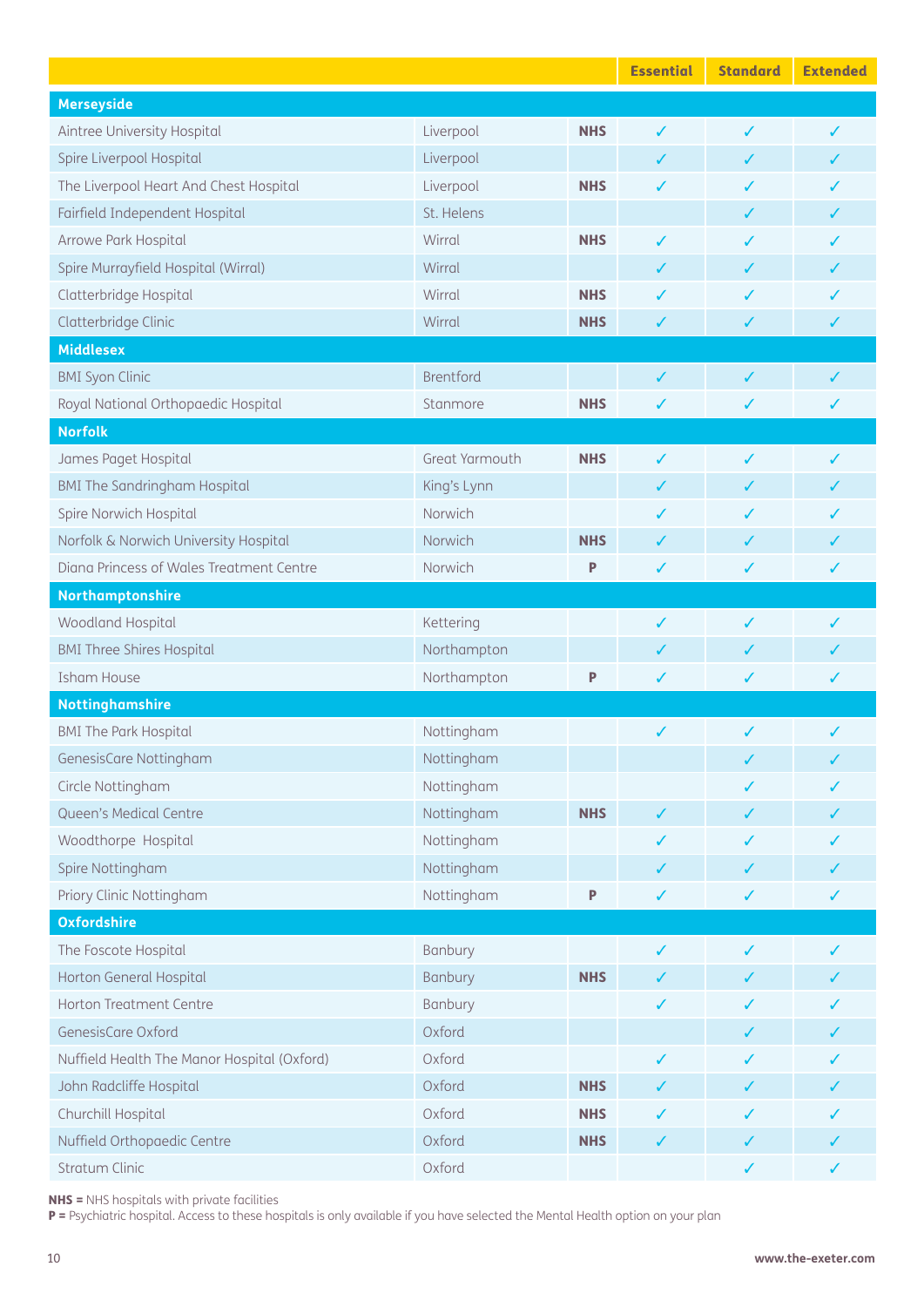|                                                |                        |            | <b>Essential</b> | <b>Standard</b> | <b>Extended</b> |
|------------------------------------------------|------------------------|------------|------------------|-----------------|-----------------|
| <b>Shropshire</b>                              |                        |            |                  |                 |                 |
| Robert Jones & Agnes Hunt Orthopaedic Hospital | Oswestry               | <b>NHS</b> | ✓                | ✓               | ✓               |
| Royal Shrewsbury Hospital                      | Shrewsbury             | <b>NHS</b> | ✓                | ✓               | J               |
| Nuffield Health Shrewsbury Hospital            | Shrewsbury             |            | ✓                | ✓               | ✓               |
| <b>Somerset</b>                                |                        |            |                  |                 |                 |
| <b>BMI Bath Clinic</b>                         | <b>Bath</b>            |            | ✓                | ✓               | ✓               |
| Circle Bath                                    | <b>Bath</b>            |            |                  | ✓               | ✓               |
| Royal United Hospital                          | <b>Bath</b>            | <b>NHS</b> | ✓                | ✓               | ✓               |
| Nuffield Health Taunton Hospital               | Taunton                |            | ✓                | ✓               | ✓               |
| Taunton & Somerset Hospital (Musgrove Park)    | Taunton                | <b>NHS</b> | ✓                | ✓               |                 |
| Weston General Hospital                        | Weston-Super-Mare      | <b>NHS</b> | ✓                | $\checkmark$    | ✓               |
| Yeovil District Hospital                       | Yeovil                 | <b>NHS</b> | ✓                | ✓               | ✓               |
| <b>Staffordshire</b>                           |                        |            |                  |                 |                 |
| Nuffield Health North Staffordshire Hospital   | Newcastle under Lyme   |            | ✓                | ✓               | J               |
| Rowley Hall Hospital                           | Stafford               |            | ✓                | $\checkmark$    | ✓               |
| <b>Suffolk</b>                                 |                        |            |                  |                 |                 |
| <b>BMI St Edmunds Hospital</b>                 | <b>Bury St Edmonds</b> |            | ✓                | $\checkmark$    | ✓               |
| The Ipswich Hospital                           | Ipswich                | <b>NHS</b> | ✓                | ✓               |                 |
| Nuffield Health Ipswich Hospital               | Ipswich                |            | ✓                | ✓               | ✓               |
| <b>Surrey</b>                                  |                        |            |                  |                 |                 |
| Ashtead Hospital                               | Ashtead                |            | ✓                | ✓               | ✓               |
| Frimley Park Hospital                          | Camberley              | <b>NHS</b> | ✓                | ✓               | ✓               |
| North Downs Hospital                           | Caterham               |            | ✓                | ✓               |                 |
| <b>BMI The Runnymede Hospital</b>              | Chertsey               |            | ✓                | ✓               | ✓               |
| Cobham Day Surgery                             | Cobham                 |            |                  |                 |                 |
| <b>BMI Shirley Oaks Hospital</b>               | Croydon                |            |                  |                 |                 |
| Croydon Day Hospital                           | Croydon                |            |                  | ✓               |                 |
| Epsom Hospital                                 | Epsom                  | <b>NHS</b> | ✓                | ✓               |                 |
| <b>Clock House Healthcare</b>                  | Epsom                  |            |                  | ✓               |                 |
| Spire Clare Park Hospital                      | Farnham                |            | ✓                |                 |                 |
| <b>BMI Mount Alvernia Hospital</b>             | Guildford              |            | ✓                | ✓               |                 |
| GenesisCare Guildford                          | Guildford              |            |                  |                 |                 |
| Royal Surrey County Hospital                   | Guildford              | <b>NHS</b> | ✓                | ✓               |                 |
| Nuffield Health Guildford Hospital             | Guildford              |            | ✓                | ✓               |                 |
| Optegra Surrey Eye Hospital                    | Guildford              |            |                  | ✓               |                 |
| Spire Gatwick Park Hospital                    | Horley                 |            | ✓                | ✓               |                 |
| BMI Coombe Wing, Kingston Hospital             | Kingston upon Thames   |            | ✓                | ✓               |                 |
| New Victoria Hospital                          | Kingston upon Thames   |            |                  | ✓               | ✓               |
| New Malden Diagnostics and Outpatient Centre   | Kingston upon Thames   |            |                  |                 | ✓               |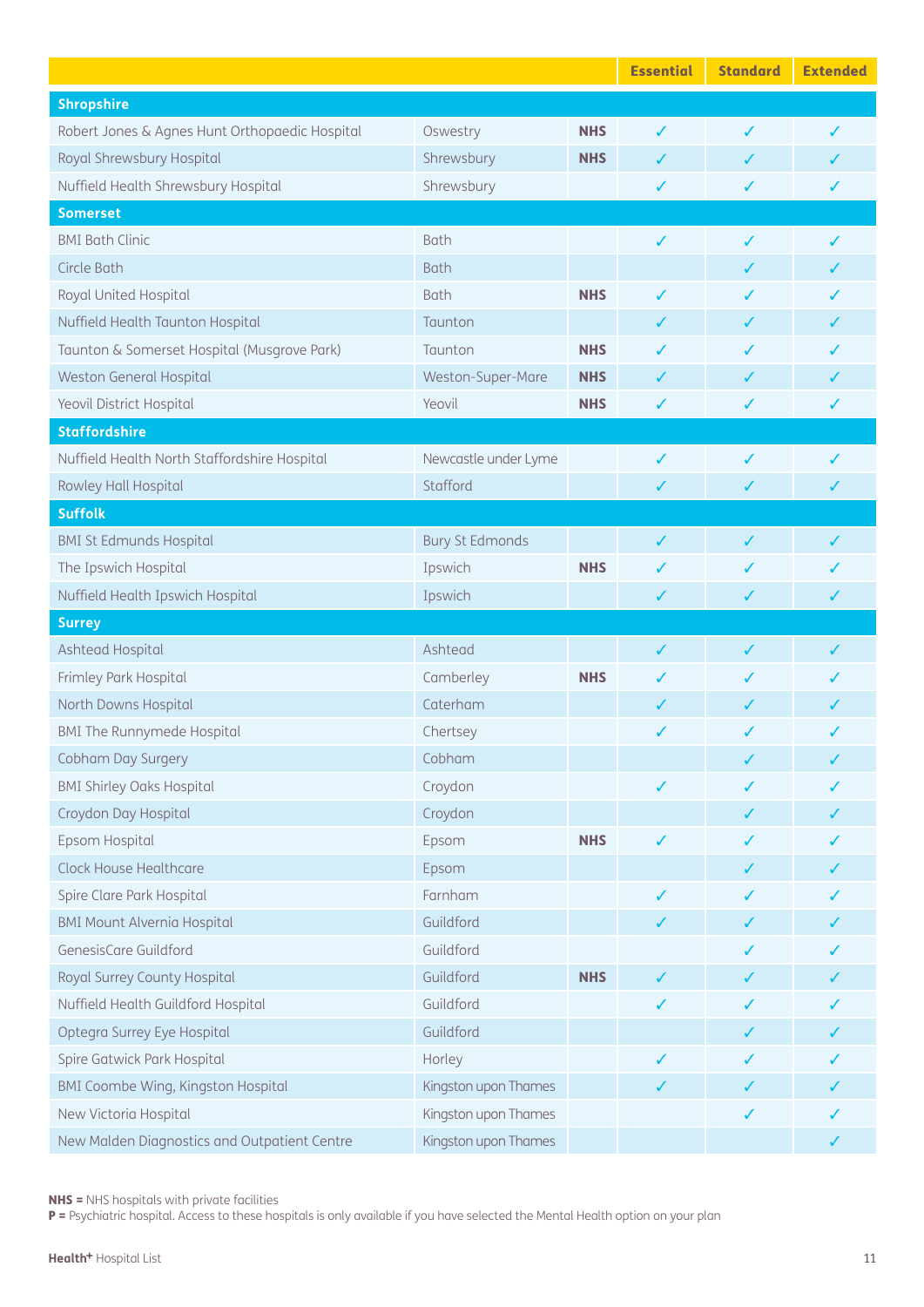|                                              |                       |            | <b>Essential</b> | <b>Standard</b> | <b>Extended</b> |
|----------------------------------------------|-----------------------|------------|------------------|-----------------|-----------------|
| Spire St Anthony's Hospital                  | North Cheam           |            | ✓                | ✓               |                 |
| Centre for Sight                             | Oxshott               |            |                  | ✓               | ✓               |
| Royal Marsden Hospital                       | Sutton                | <b>NHS</b> |                  |                 | ✓               |
| Nuffield Health Woking Hospital              | Woking                |            | ✓                | ✓               | J               |
| Life Works Community Ltd                     | Woking                | P          | ✓                | ✓               |                 |
| Priory Hospital Woking                       | Woking                | P          | ✓                | ✓               | ✓               |
| <b>Sussex East</b>                           |                       |            |                  |                 |                 |
| Royal Sussex County Hospital                 | Brighton              | <b>NHS</b> | ✓                | ✓               | ✓               |
| Sussex Eye Hospital                          | Brighton              | <b>NHS</b> | ✓                | J               |                 |
| <b>Brighton General Hospital</b>             | Brighton              | <b>NHS</b> | ✓                | ✓               | ✓               |
| Nuffield Health Brighton Hospital            | Brighton              |            | ✓                | ✓               |                 |
| Spire Montefiore Hospital                    | Brighton              |            | ✓                | ✓               |                 |
| Priory Clinic Brighton & Hove                | Brighton              | P          | ✓                | ✓               |                 |
| The Horder Centre                            | Crowborough           |            |                  | ✓               |                 |
| <b>BMI The Esperance Hospital</b>            | Eastbourne            |            | ✓                | ✓               |                 |
| Eastbourne District General Hospital         | Eastbourne            | <b>NHS</b> | ✓                | ✓               |                 |
| Sportswise                                   | Eastbourne            |            |                  | ✓               |                 |
| Conquest Hospital                            | St. Leonards On Sea   | <b>NHS</b> | ✓                | ✓               | ✓               |
| Spire Sussex Hospital                        | St. Leonards On Sea   |            | ✓                | ✓               | ✓               |
| <b>Sussex West</b>                           |                       |            |                  |                 |                 |
| Nuffield Health Chichester Hospital          | Chichester            |            | ✓                | ✓               | ✓               |
| Oving Clinic                                 | Chichester            |            |                  |                 |                 |
| St Richard's Hospital                        | Chichester            | <b>NHS</b> | ✓                | ✓               |                 |
| Centre for Sight                             | <b>East Grinstead</b> |            |                  | ✓               |                 |
| McIndoe Surgical Centre                      | East Grinstead        |            |                  | ✓               | ✓               |
| <b>BMI Goring Hall Hospital</b>              | Goring By Sea         |            | ✓                |                 |                 |
| Hurstwood Park Neurological Centre           | Haywards Heath        | <b>NHS</b> |                  |                 |                 |
| Nuffield Health Haywards Heath Hospital      | Haywards Heath        |            | ✓                | ✓               |                 |
| Princess Royal Hospital                      | Haywards Heath        | <b>NHS</b> | ✓                | ✓               |                 |
| Hove Skin Clinic                             | Hove                  |            |                  | ✓               |                 |
| Worthing Hospital                            | Worthing              | <b>NHS</b> | ✓                | ✓               | ✓               |
| <b>Tyne &amp; Wear</b>                       |                       |            |                  |                 |                 |
| Nuffield Health Newcastle upon Tyne Hospital | Newcastle upon Tyne   |            | ✓                | ✓               | ✓               |
| Cobalt Hospital                              | Newcastle upon Tyne   |            |                  |                 |                 |
| Freeman Hospital                             | Newcastle upon Tyne   | <b>NHS</b> | ✓                | ✓               |                 |
| Royal Victoria Hospital                      | Newcastle upon Tyne   | <b>NHS</b> | ✓                | ✓               |                 |
| Spire Washington Hospital                    | Washington            |            | ✓                | ✓               |                 |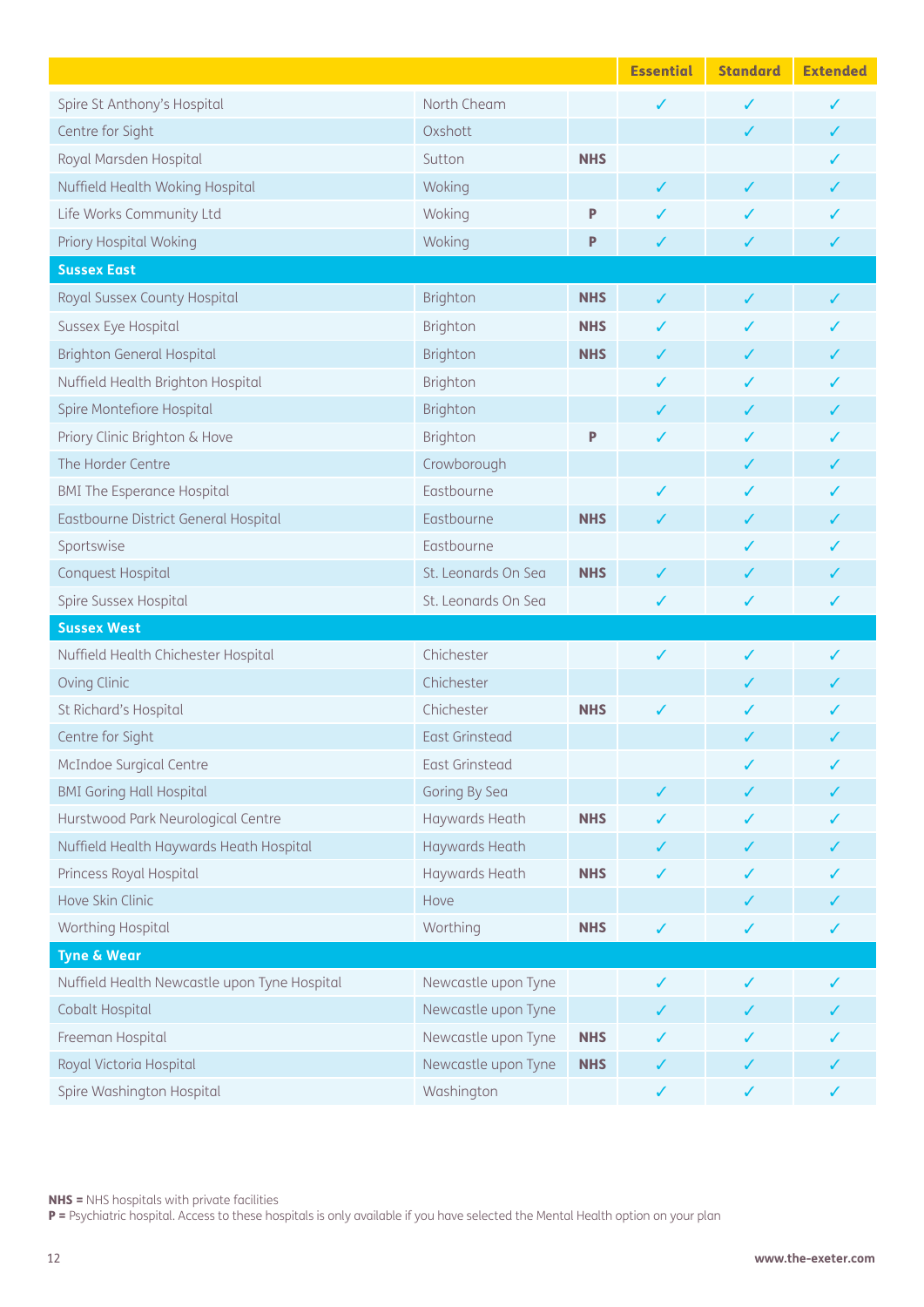|                                        |                     |            | <b>Essential</b> | <b>Standard</b> | <b>Extended</b> |
|----------------------------------------|---------------------|------------|------------------|-----------------|-----------------|
| Warwickshire                           |                     |            |                  |                 |                 |
| <b>BMI The Meriden Hospital</b>        | Coventry            |            | ✓                | ✓               | ✓               |
| Nuffield Health Warwickshire Hospital  | Leamington Spa      |            | ✓                | ✓               | ✓               |
| The Stratford Clinic                   | Stratford-upon-Avon |            |                  | $\checkmark$    | ✓               |
| <b>West Midlands</b>                   |                     |            |                  |                 |                 |
| <b>BMI The Edgbaston Hospital</b>      | Birmingham          |            | ✓                | ✓               |                 |
| <b>BMI The Priory Hospital</b>         | Birmingham          |            | ✓                | ✓               | ✓               |
| GenesisCare Birmingham                 | Birmingham          |            |                  | ✓               |                 |
| Optegra Eye Hospital                   | Birmingham          |            |                  | ✓               |                 |
| Queen Elizabeth Hospital               | Birmingham          | <b>NHS</b> | ✓                | ✓               |                 |
| Royal Orthopaedic Hospital             | Birmingham          | <b>NHS</b> | ✓                | ✓               | ✓               |
| Priory Hospital Woodbourne             | Birmingham          | P          | ✓                | ✓               |                 |
| Priory Wellbeing Centre                | Birmingham          | P          | ✓                | ✓               |                 |
| West Midlands Hospital                 | Halesowen           |            | ✓                | ✓               |                 |
| Spire Parkway Hospital                 | Solihull            |            | ✓                | ✓               |                 |
| Midland Eye                            | Solihull            |            |                  | ✓               | ✓               |
| <b>BMI Sutton Medical Centre</b>       | Sutton Coldfield    |            | ✓                | ✓               |                 |
| GenesisCare Birmingham                 | Sutton Coldfield    |            |                  | ✓               | ✓               |
| Spire Little Aston Hospital            | Sutton Coldfield    |            | ✓                | ✓               | ✓               |
| Nuffield Health Wolverhampton Hospital | Wolverhampton       |            | ✓                | ✓               | ✓               |
| <b>Wiltshire</b>                       |                     |            |                  |                 |                 |
| New Hall Hospital                      | Salisbury           |            | ✓                | ✓               | ✓               |
| Salisbury District Hospital            | Salisbury           | <b>NHS</b> |                  | ✓               |                 |
| <b>BMI The Ridgeway Hospital</b>       | Swindon             |            |                  | ✓               |                 |
| The Great Western Hospital             | Swindon             | <b>NHS</b> |                  | $\sqrt{2}$      |                 |
| <b>Yorkshire East</b>                  |                     |            |                  |                 |                 |
| Spire Hull And East Riding Hospital    | Hull                |            | $\checkmark$     | $\checkmark$    | ✓               |
| <b>Yorkshire North</b>                 |                     |            |                  |                 |                 |
| <b>BMI The Duchy Hospital</b>          | Harrogate           |            | ✓                | ✓               |                 |
| Harrogate District General Hospital    | Harrogate           | <b>NHS</b> | ✓                | ✓               |                 |
| Cygnet Hospital Harrogate              | Harrogate           | P          | ✓                | ✓               |                 |
| Tees Valley Hospital                   | Middlesbrough       |            | ✓                | ✓               | ✓               |
| Tees Valley Treatment Centre           | Middlesbrough       |            | ✓                | ✓               |                 |
| Scarborough District Hospital          | Scarborough         | <b>NHS</b> | ✓                | ✓               |                 |
| Nuffield Health York Hospital          | York                |            | ✓                | ✓               |                 |
| Clifton Park Hospital                  | York                |            | ✓                | ✓               |                 |
| York Hospital                          | York                | <b>NHS</b> | ✓                | ✓               |                 |
| The Retreat                            | York                | P          | $\checkmark$     | ✓               | ✓               |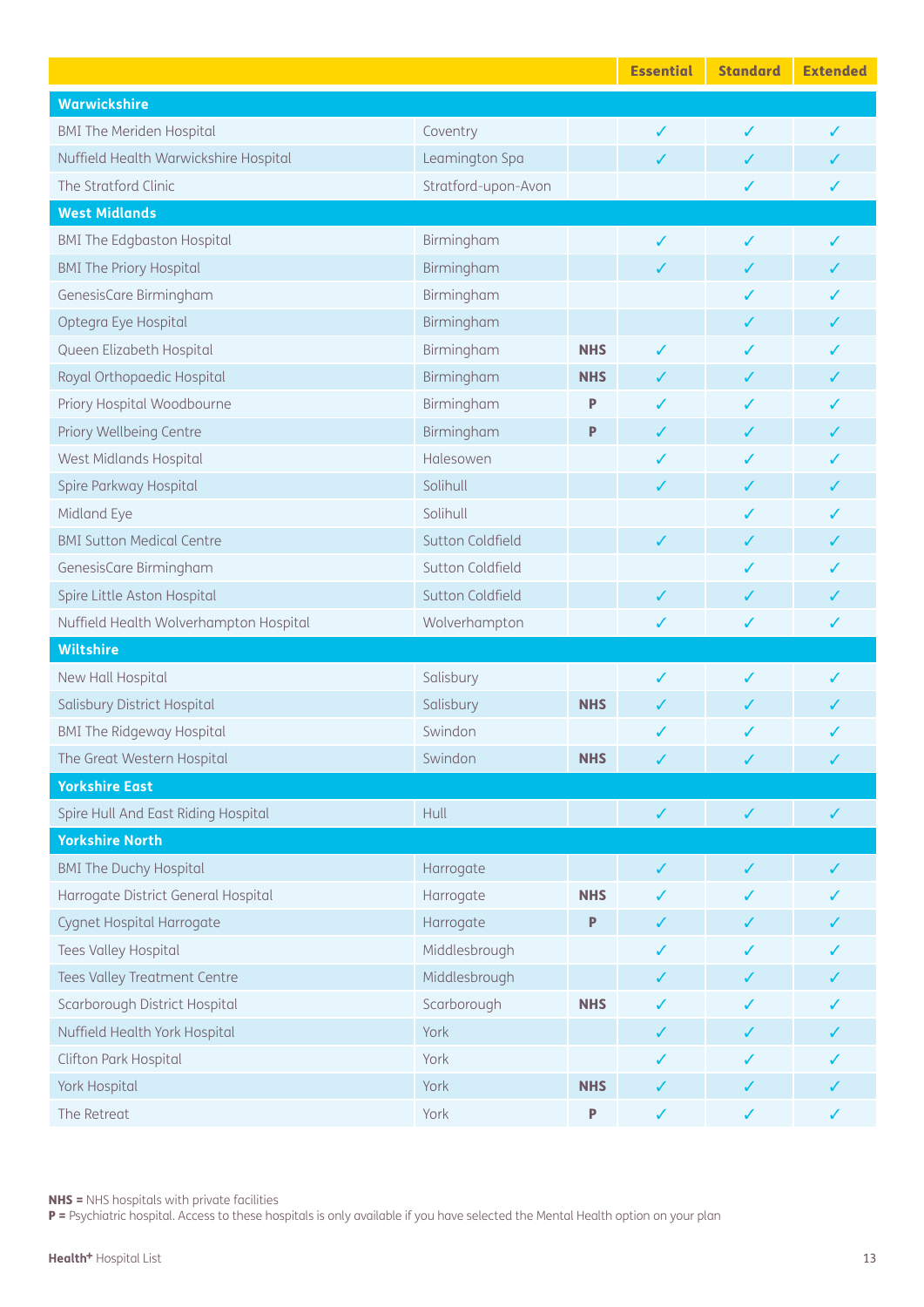|                                      |                 | <b>Essential</b> | <b>Standard</b> | <b>Extended</b> |  |
|--------------------------------------|-----------------|------------------|-----------------|-----------------|--|
| <b>Yorkshire South</b>               |                 |                  |                 |                 |  |
| Park Hill Hospital                   | Doncaster       |                  | $\checkmark$    | $\checkmark$    |  |
| <b>BMI Thornbury Hospital</b>        | Sheffield       |                  | ✓               | ✓               |  |
| Claremont Hospital                   | Sheffield       |                  |                 |                 |  |
| Northern General Hospital            | Sheffield       | <b>NHS</b>       | $\checkmark$    | ✓               |  |
| Royal Hallamshire                    | Sheffield       | <b>NHS</b>       | ✓               | ✓               |  |
| Weston Park Hospital                 | Sheffield       | <b>NHS</b>       | ✓               | $\checkmark$    |  |
| <b>Yorkshire West</b>                |                 |                  |                 |                 |  |
| Yorkshire Clinic                     | <b>Bingley</b>  |                  | $\checkmark$    | $\checkmark$    |  |
| Optegra Yorkshire Eye Hospital       | <b>Bradford</b> |                  |                 | $\checkmark$    |  |
| Spire Elland Hospital                | <b>Halifax</b>  |                  | $\checkmark$    | $\checkmark$    |  |
| <b>BMI The Huddersfield Hospital</b> | Huddersfield    |                  | $\checkmark$    | $\checkmark$    |  |
| Airedale General Hospital            | Keighley        | <b>NHS</b>       | $\checkmark$    | $\checkmark$    |  |
| Spire Leeds Hospital                 | Leeds           |                  | ✓               | $\checkmark$    |  |
| Spire Methley Park Hospital          | Leeds           |                  | ✓               | $\checkmark$    |  |
| Nuffield Health Leeds Hospital       | Leeds           |                  | ✓               | $\checkmark$    |  |
| Nova Healthcare                      | Leeds           |                  |                 | ✓               |  |

## Channel Islands and the Isle of Man

|                             |               | <b>Essential</b> Standard | Extended |
|-----------------------------|---------------|---------------------------|----------|
| Princess Elizabeth Hospital | Guernsey      |                           |          |
| Little Grove Clinic         | <b>Jersey</b> |                           |          |
| Jersey General              | Jersey        |                           |          |
| Noble's Hospital            | Douglas       |                           |          |

### Northern Ireland

|                                 |                   | <b>Essential</b> | <b>Standard</b> | <b>Extended</b> |  |
|---------------------------------|-------------------|------------------|-----------------|-----------------|--|
| North West Independent Hospital | <b>Ballykelly</b> |                  |                 |                 |  |
| <b>Belfast City Hospital</b>    | <b>Belfast</b>    | <b>NHS</b>       |                 |                 |  |
| Kingsbridge Private Hospital    | <b>Belfast</b>    |                  |                 |                 |  |
| Royal Hospitals Trust           | <b>Belfast</b>    | <b>NHS</b>       |                 |                 |  |
| Ulster Hospital                 | <b>Belfast</b>    | <b>NHS</b>       | $\checkmark$    |                 |  |
| Ulster Independent Clinic       | <b>Belfast</b>    |                  |                 |                 |  |
| Southwest Acute Hospital        | Enniskillen       | <b>NHS</b>       | J               |                 |  |
| Hillsborough Clinic             | Hillsborough      |                  |                 |                 |  |

NHS = NHS hospitals with private facilities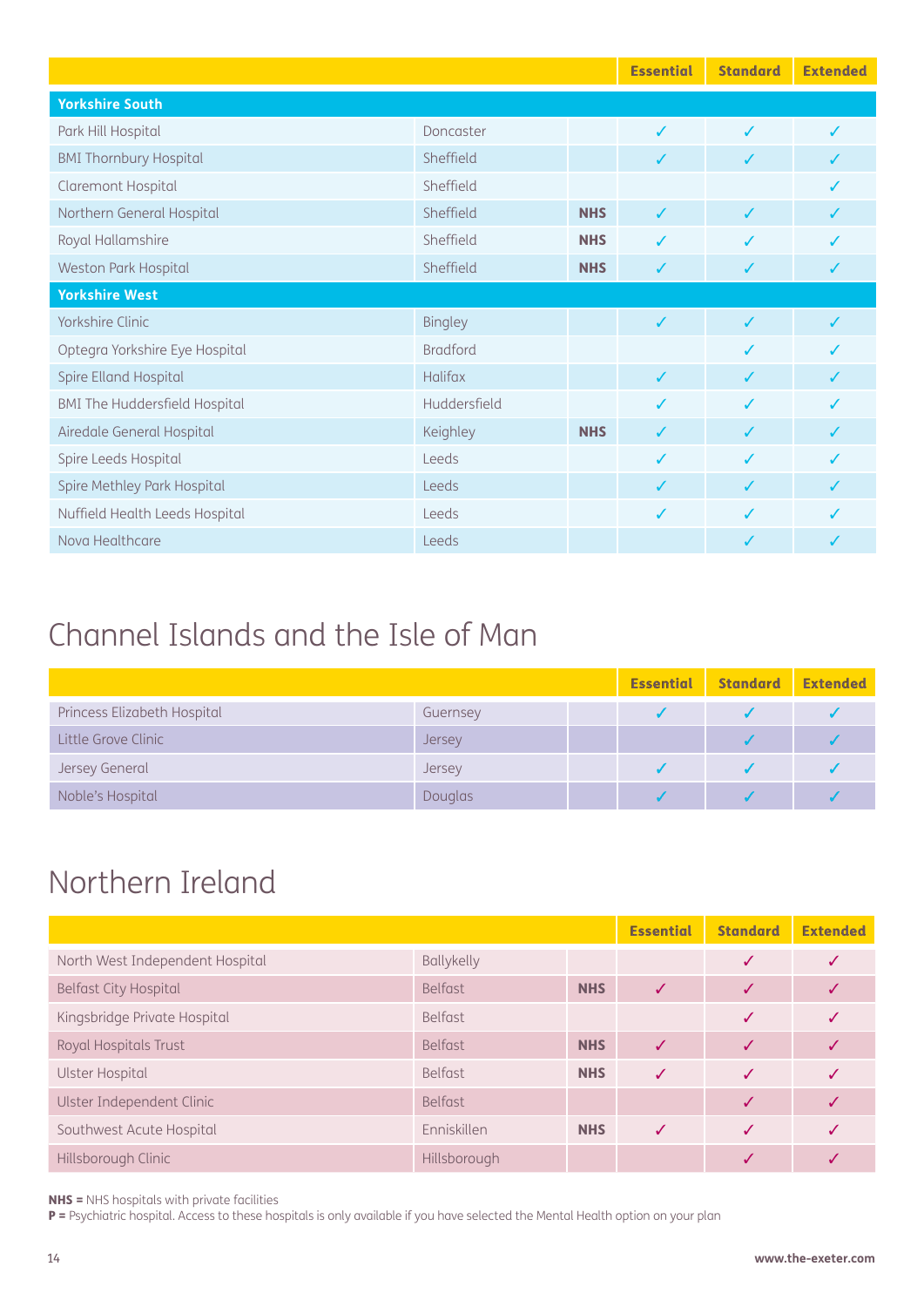### Scotland

|                                        |           |            | <b>Essential</b> | <b>Standard</b> | <b>Extended</b> |
|----------------------------------------|-----------|------------|------------------|-----------------|-----------------|
| Aberdeen Royal Infirmary               | Aberdeen  | <b>NHS</b> | ✓                |                 |                 |
| <b>BMI Albyn Hospital</b>              | Aberdeen  |            |                  |                 |                 |
| Priory Wellbeing Centre Aberdeen       | Aberdeen  | P          | ✓                | J               |                 |
| <b>BMI Carrick Glen Hospital</b>       | Ayr       |            | ✓                | ✓               |                 |
| <b>BMI Fernbrae Hospital</b>           | Dundee    |            | ✓                | ✓               |                 |
| The Edinburgh Clinic                   | Edinburgh |            |                  | ✓               |                 |
| Spire Murrayfield Hospital (Edinburgh) | Edinburgh |            | ✓                | ✓               |                 |
| Spire Shawfair Park Hospital           | Edinburgh |            |                  | ✓               |                 |
| Nuffield Health Glasgow Hospital       | Glasgow   |            |                  | J               |                 |
| <b>BMI Ross Hall Hospital</b>          | Glasgow   |            |                  |                 |                 |
| Priory Hospital Glasgow                | Glasgow   | P          | J                |                 |                 |
| <b>BMI King's Park Hospital</b>        | Stirling  |            |                  |                 |                 |

### Wales

|                                     |               |            | <b>Essential</b> | <b>Standard</b> | <b>Extended</b> |
|-------------------------------------|---------------|------------|------------------|-----------------|-----------------|
| Nevill Hall Hospital                | Abergavenny   | <b>NHS</b> | $\checkmark$     | $\checkmark$    | $\checkmark$    |
| Abergele Hospital                   | Abergele      | <b>NHS</b> | $\checkmark$     | $\checkmark$    | $\checkmark$    |
| Ysbyty Gwynedd Hospital             | <b>Bangor</b> | <b>NHS</b> | $\checkmark$     | $\checkmark$    | ✓               |
| <b>Brecon War Memorial Hospital</b> | <b>Brecon</b> | <b>NHS</b> | $\checkmark$     | $\checkmark$    | $\checkmark$    |
| Princess Of Wales Hospital          | Bridgend      | <b>NHS</b> | $\checkmark$     | $\checkmark$    | ✓               |
| Cardiff & Vale Hospitals            | Cardiff       |            | $\checkmark$     | $\checkmark$    | $\checkmark$    |
| Spire Cardiff Hospital              | Cardiff       |            | $\checkmark$     | $\checkmark$    | ✓               |
| University Hospital Of Wales        | Cardiff       | <b>NHS</b> | $\checkmark$     | ✓               | J               |
| Velindre Hospital                   | Cardiff       | <b>NHS</b> | $\checkmark$     | $\checkmark$    | ✓               |
| <b>BMI Werndale Hospital</b>        | Carmarthen    |            | $\checkmark$     | $\checkmark$    | $\checkmark$    |
| Royal Gwent Hospital                | Newport       | <b>NHS</b> | $\checkmark$     | $\checkmark$    | $\checkmark$    |
| St Joseph's Hospital                | Newport       |            |                  | $\checkmark$    | $\checkmark$    |
| Glan Clwyd Hospital                 | Rhyl          | <b>NHS</b> | $\checkmark$     | $\checkmark$    | ✓               |
| Morriston Hospital                  | Swansea       | <b>NHS</b> | $\checkmark$     | $\checkmark$    | ✓               |
| Sancta Maria Hospital               | Swansea       |            |                  | $\checkmark$    | ✓               |
| Singleton Hospital                  | Swansea       | <b>NHS</b> | $\checkmark$     | $\checkmark$    | $\checkmark$    |
| Spire Yale Hospital                 | Wrexham       |            | ✓                | ✓               | J               |

NHS = NHS hospitals with private facilities